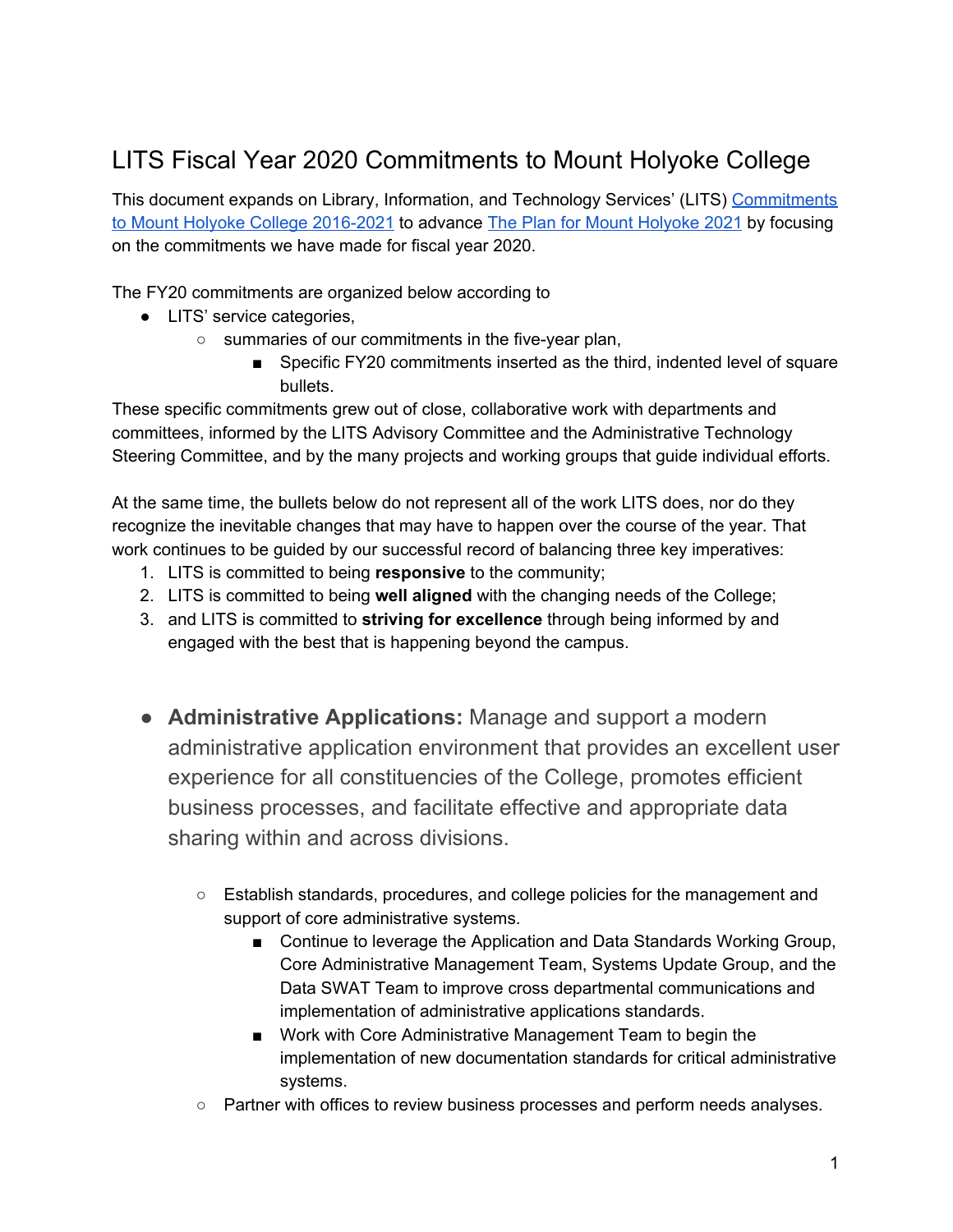- Work with administrative offices and key stakeholders to identify and procure solutions to address technology needs not met by existing platforms.
	- Move forward with recommendations from Sage 70 report to implement point-solutions for Advancement/Alumnae systems.
	- Work with Human Resources and Dean of Faculty to select, procure, and implement an Application Tracking System to replace custom solution (jobs.mtholyoke.edu).
	- Work with the Division of Student Life to complete procurement of a new student engagement platform and begin implementation.
- When commercial solutions are not practical, or the need is highly specialized and aligns with the mission of the College, work with offices to develop custom solutions.
	- Continue limited and focused improvements to the Volunteer Hub in support of Advancement, Alumnae Association, and Admission while at the same time evaluate functionality requests against Sage 70 recommended solutions.
	- Launch LITS website version 2.0 in August with updates to menus, homepage design, and improved internal design elements.
	- Support MakerSpace needs for administrative applications for tracking access to facility and "badging" system for authorizing use of specialized tools.
- Through a process of continuous and incremental improvement, update and modernize solutions the College already owns.
	- Continue to migrate Colleague-based customized tools and functionality built within WebAdvisor to new Ellucian provided tools or .NET framework.
	- Implement support for chosen name, pronouns, gender identity, and nicknames across administrative and academic applications.
	- Automate and provide real-time monitoring of data integrations across systems, such as: applicant data and documents from Slate to Colleague and Onbase; financial information from Slate and Touchnet to Lawson and Powerfaids; event and extracurricular activity participation data between Onecard, Pathways, and a new student engagement platform. Develop budget request for FY21 for new platform to manage these integrations.
- Lead and coordinate the implementation and rollout of on-premise and SaaS platforms and services.
	- Continue to integrate NameCoach into additional services such as a new online directory.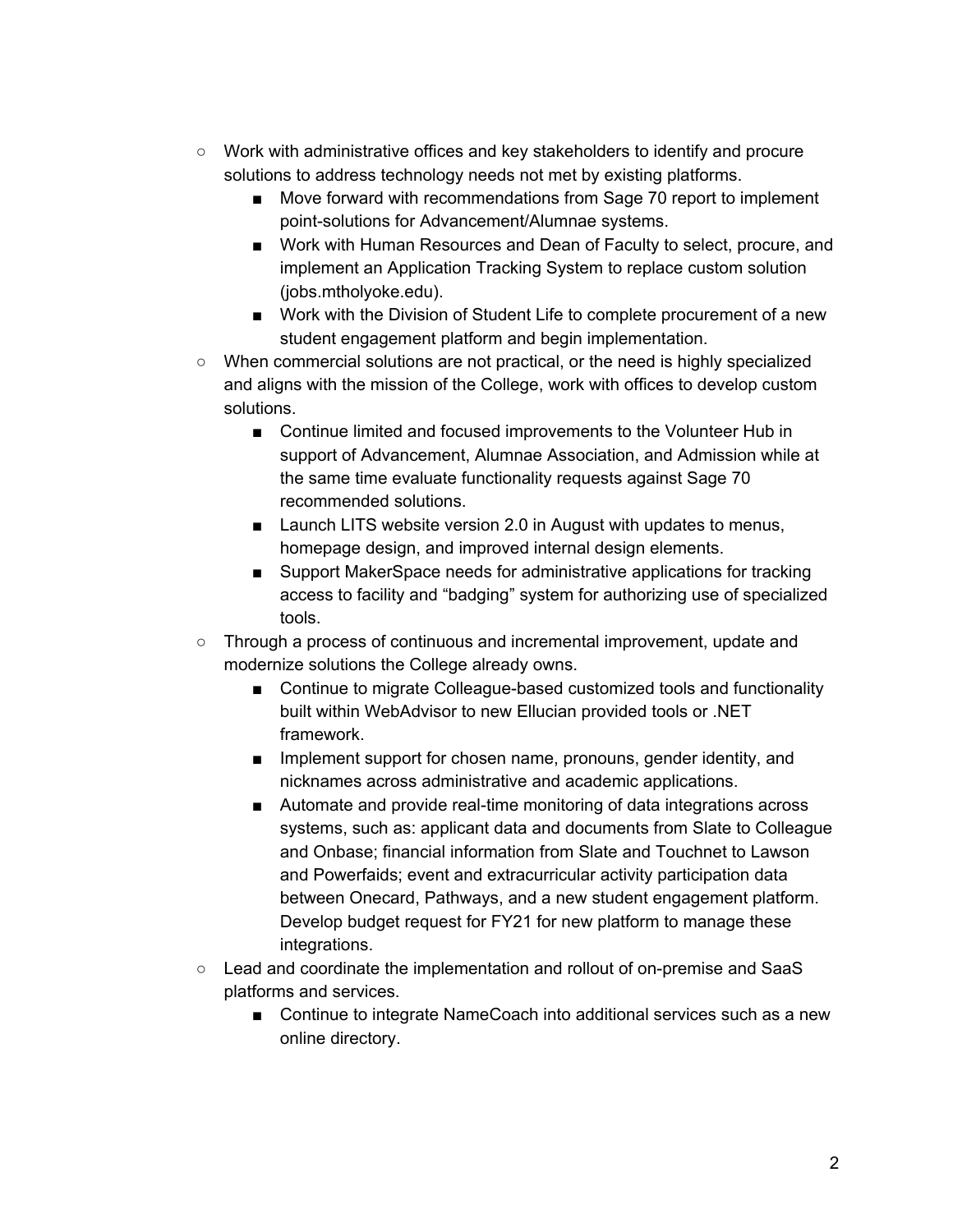- Work with Human Resources and Financial Services to extend OnBase document management functions to include a wider collection of documents, document types, workflows, and business processes.
- (On hold per DoF: Work with the Registrar's Office to implement the Curriculum Management module of the CourseLeaf platform.)
- Evaluate options and make recommendations for SAAS LMS solution for the campus.
- Refactor patron load, Lawson financial loads, and Shibboleth setup for the Five College FOLIO implementation.
- Leverage new functionality within the recently upgraded OneCard platform to provide more streamlined data integration between systems, improved reporting, and delegated management of administrative functions.
- Provide the identity and access management foundation for ensuring the security of mission critical applications and services.
	- Complete rollout of simplified account naming structure for credit/non-credit students.
	- Implement automated account and service life cycles for credit/non-credit students, faculty, staff, alumnae, and affiliates.
	- Implement new NIST-based "strong" password requirement for accounts and remove the requirement to create a new one every 6 months.
	- Implement Single Sign On for key systems (Moodle, my.Mtholyoke, Pathways, etc).
- Develop, build and maintain centralized repositories of data managed by the College's core administrative systems.
	- Working with Advancement, begin a second phase of work with ASR to improve reporting capability while replacing shadow Access-based reporting systems with new Business Object universes.
	- In partnership with Admission and Institutional Research work with MassMutual to build a modern and dynamic data analysis environment and key indicators focused on the "top" of the admission funnel.
	- Work with administrative offices to inventory and define key data elements and manage them using the iData Cookbook.
	- Continue to build and expand the use of the Data Warehouse and operational datastores environments.
	- In support of administrative offices, continue to address their operational reporting and data analytics needs. Complete the rollout of Informer and subsequently retire Safari.
- Plan for the future: research and determine best path to modernize core administrative systems.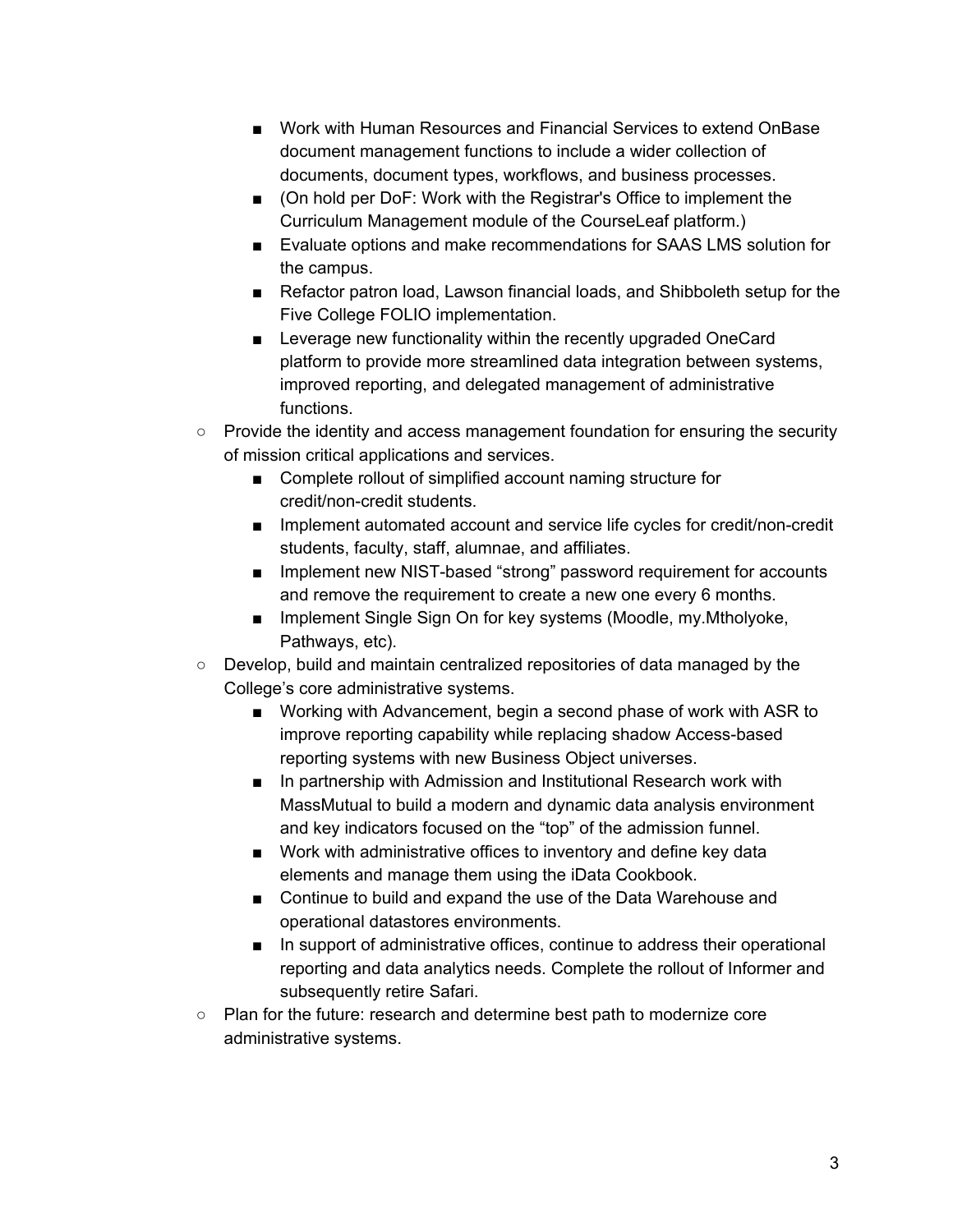- Work with an outside consultant to review the ERP environment to help make preliminary case for and map timing of change/refresh to HR, Finance, and SIS systems.
- **Computer and Information Security**: Improve and extend information security and privacy protections for the community through a systematic and risk-based information security program. Develop a culture of shared responsibility for information security through awareness training and enhanced support for user facing tools and technology.
	- Implement roadmap set forth by the managed Information Security Officer program.
		- Complete GreyCastle risk assessment update and establish a corrective action plan for priorities identified.
		- Complete data classification policy, inventory, and associated procedures for handling data.
		- Refresh data and application inventory to add information on GDPR-related PI.
		- Update information security incident response procedures and conduct exercises with key institutional stakeholders.
		- Complete corrective action plan from college-wide PCI assessment.
		- Continue to raise institutional awareness through required annual awareness training, and regularly assess through annual social engineering exercises.
		- Conduct RFP to select an outside consultant to quide the development of an IT DR/BC roadmap, framework, and plan for the college.
	- Invest in next generation identity management tools and processes to help ensure the security of the community, ease of access, more personalized experience, and efficient management for all Mount Holyoke community members.
		- By the end of the fall semester, require of Google 2-Step Verification for G-Suite based applications for all faculty, staff, and students.
		- Implement Duo 2-factor verification for a subset critical services.
		- Evaluate and plan for the use of Google 2-Step as an alternative to Duo for non-G-Suite services.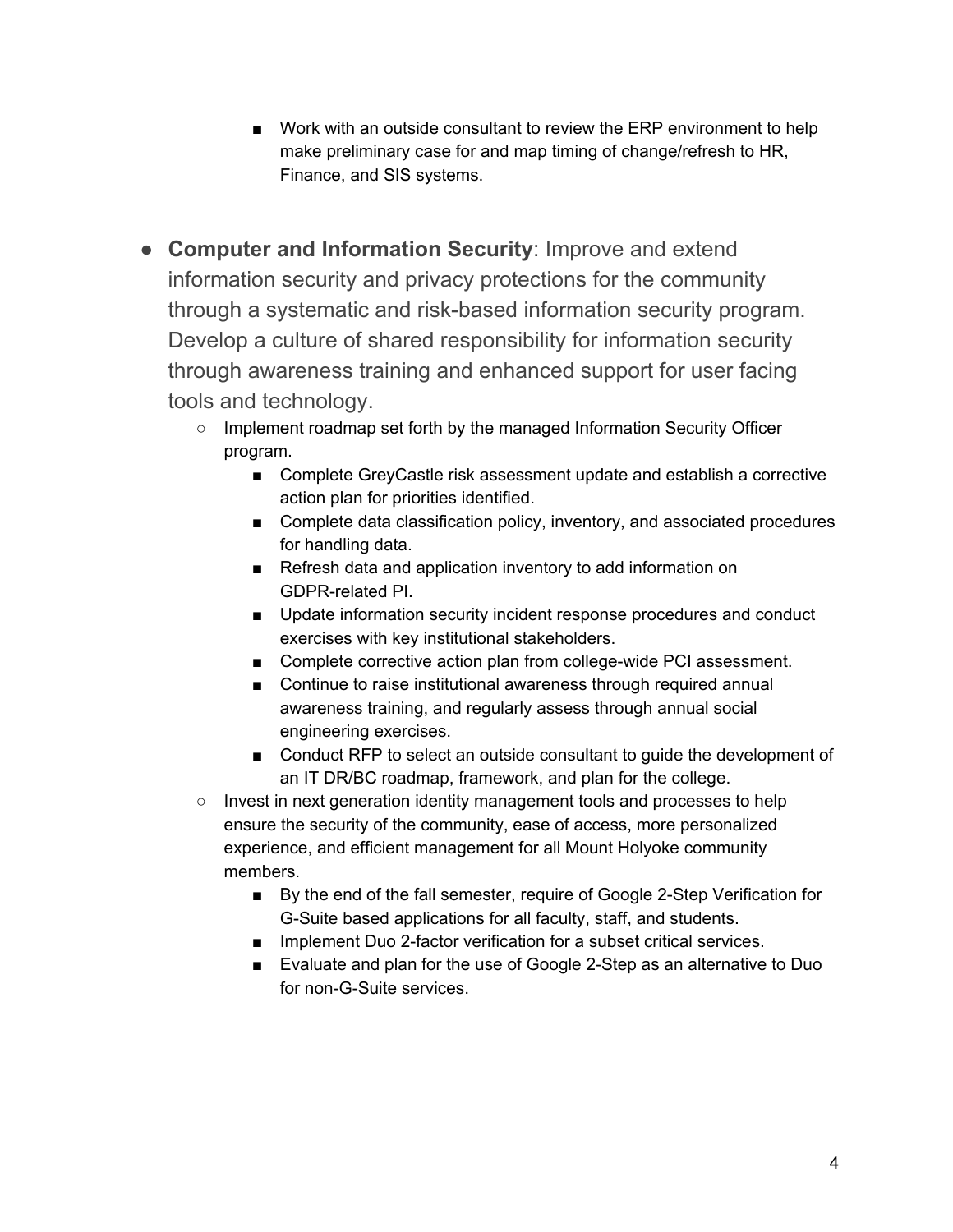- **Consulting and Training**: Coordinate and provide training to develop the skills of faculty and staff to make effective use of information and technology. Provide expert consultation to individuals and departments to identify ways information and technology can best be tapped to advance teaching, learning, research, and administrative goals.
	- Contribute to college-wide onboarding for new- and continual development of existing staff and faculty.
		- Coordinate with Human Resources on tracking professional development needs including SANS information security training.
		- With GreyCastle, provide PCI training to relevant staff and offices.
		- Reestablish support and training resources for the use of the Colleague Advancement product as the primary giving and CRM platform for the Advancement.
		- Develop other training/onboarding to help faculty/staff make more effective use of LITS/LITS resources.
		- Promote the use of LinkedIn Learning and other resources to support ongoing faculty, staff, and student development.
		- Provide training on creating accessible documents.
	- Coordinate and manage enterprise-scale IT projects and initiatives.
		- Improve and develop project request and management tools and processes.
		- Manage the replacement of the college Multi-function Device (MFD) Fleet (see Technical Support)
		- Complete phase 1 update of the core telephone system; deploy initial 750 new Voice of IP (VOIP) handsets to campus offices. Provide training and support for new phone capabilities.
	- Partner with PaGE to develop services targeted to graduate programs.
	- Extend digital asset management (DAM) support across the College.
	- Continue to improve the accessibility of the electronic information technology environment for all community members.
		- Regularize web and software accessibility testing.
		- Building out on work done in FY19, rollout training to additional offices.
		- Assess testing workflows and implementation/EAAPP plans to ensure the right people are involved, testing is scaled appropriately, and processes are sustainable.
	- Consult on the development of records retention schedules, in consultation with Risk Management and college offices and in accordance with the new Records Retention and Destruction Policy.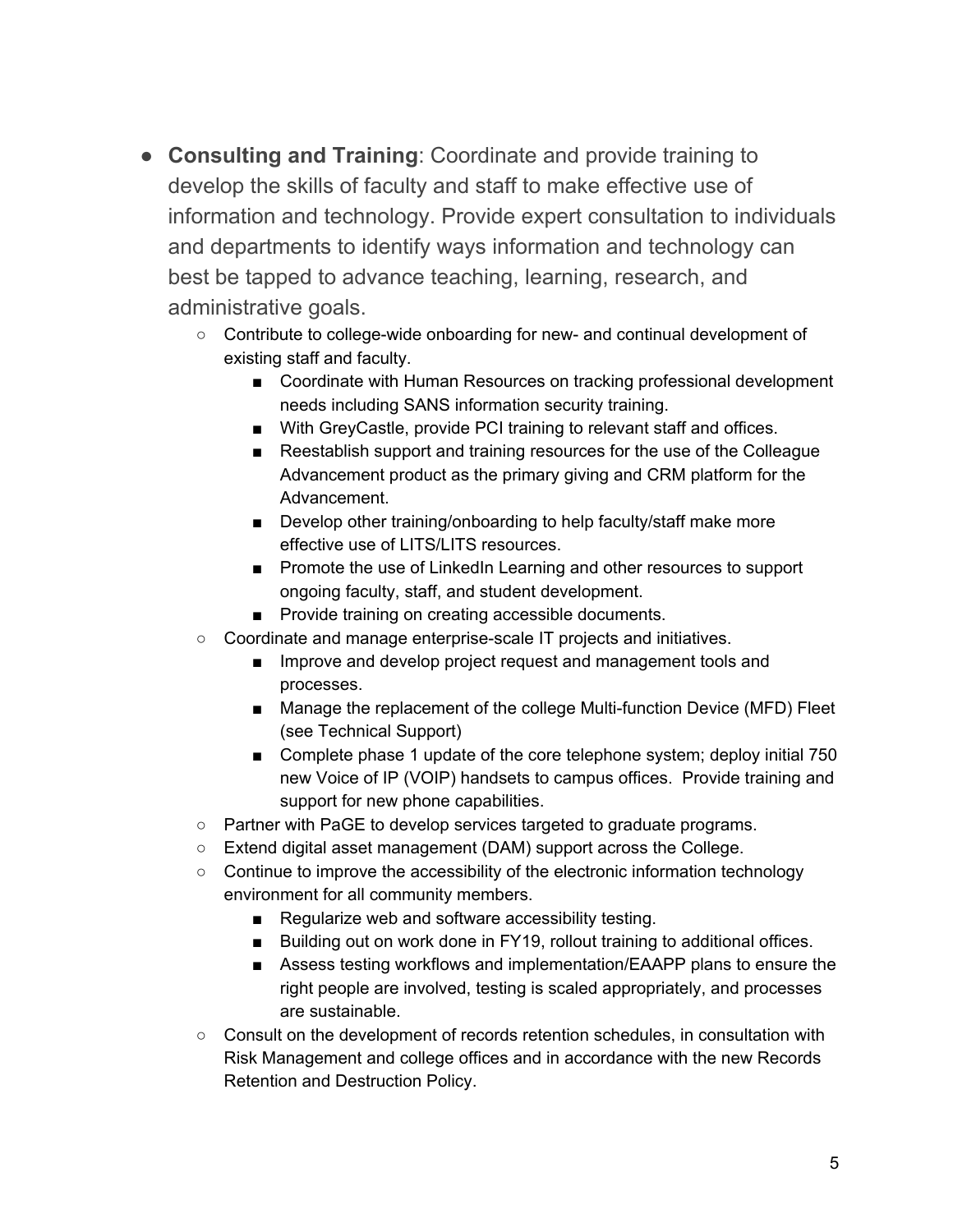- With Risk Management, and other key stakeholders begin transition from schedule development to policy implementation.
- **Equipment Lending**: Provide broad and equitable loan access to state-of-the-art technology equipment for computing, storage, audiovisual and video applications and provide robust training and support in its use.
	- Review circulation and laptop pool distributions and configurations in light of coming virtualization technology to determine how best to allow more flexible access to more software to more students for longer periods of time.
		- Update equipment according to replacement cycles and usage.
- **Infrastructure Services**: Provide and support the network, processing, and storage environments required to meet the growing IT needs of the College.
	- $\circ$  Infrastructure selection and deployment is framed within the context of the most effective and efficient use of college resources. This work is done through a planful and continuous evolution of equipment and technology.
		- Continue to extend wireless, wired, and fiber infrastructure to underserved areas of academic and administrative buildings.
		- Modernize the campus telephone infrastructure through the rollout of the new Avaya IP Office platform.
			- Integrate telephone system support into LITS' regular staffing, and operational and reserve budget planning.
		- Replace obsolete card-based door locks in Safford and Creighton Halls.
		- Create 3-5 year plan for updating and modernizing OneCard based door access technologies installed across the campus.
		- Replace key components of Cisco USC virtual infrastructure and plan for next generation platform.
		- In late spring of 2020 begin replacing end-of-life wireless access points in all residence halls.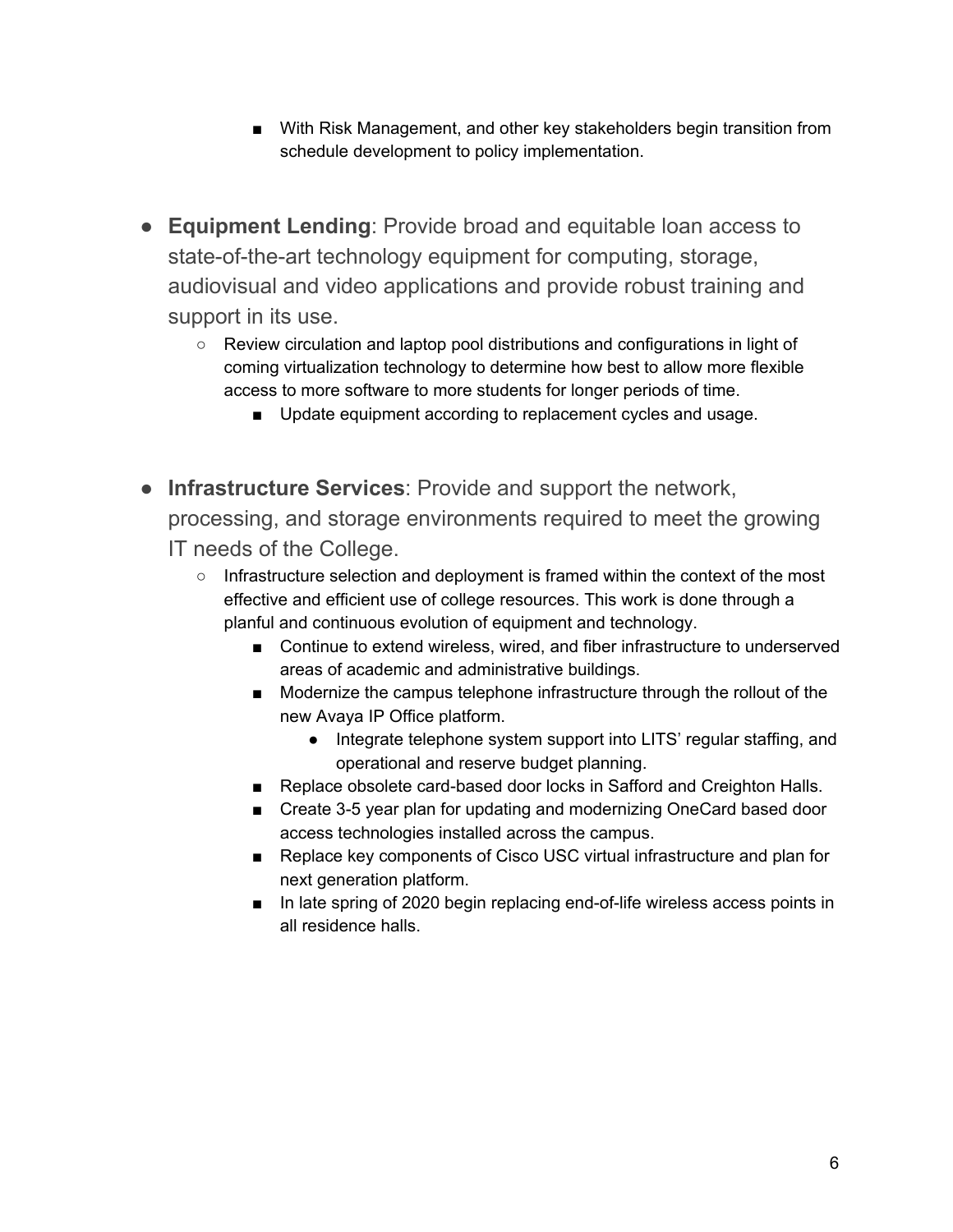- **Instructional Technology**: Provide, enhance, and support the technologies necessary for effective instruction across campus. See "Pedagogy" for additional information on pedagogical uses of technologies. See "Teaching and Meeting Spaces" for information about technologies in classrooms.
	- Through a process of continuous and incremental improvement, develop the College's digital learning environment (i.e. Moodle and potential successors).
		- Evaluate and recommend SAAS LMS solution for campus-wide adoption for budget request for FY21, to begin possible transition in Fall of 2020, with full implementation for Fall 2021
	- Continue to improve the accessibility of the electronic information technology environment and support for student accommodations in collaboration with AccessAbility Services.
		- Refine the process of evaluation of software for accessibility, and workflow for supporting EEAAPs when needed
	- In collaboration with appropriate departments, programs, and initiatives, develop the ability to support quantitative reasoning and data science across the curriculum.
		- With NESCLiC partners where appropriate, evaluate pilot Software Carpentry programs to determine how best to fit that model to Mount Holyoke.
	- Provide sound design and visual media production support; expand curricular support for Visual Culture and technology and the arts.
		- Through the Sherman Fairchild Foundation grant: plan for a new acting/film production and capture studio ready for use in Spring 2020, supporting software, computer hardware, and technology infrastructure needs.
		- Collaborate with PI's in the Sherman Fairchild Foundation grant to coordinate student technology support staff between multiple digital technology spaces.
		- Support faculty curricular use of the makerspace and new acting/film capture and production space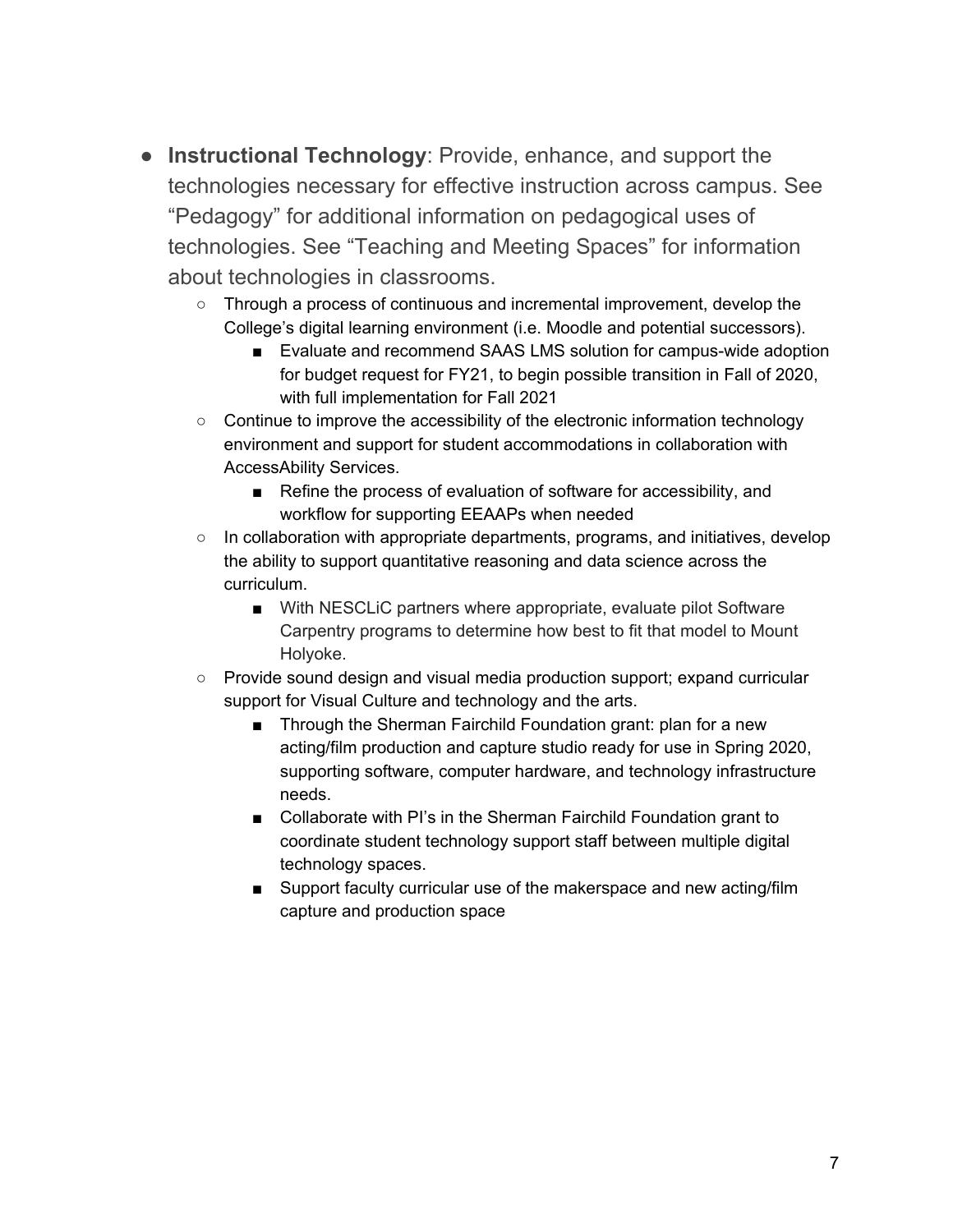- **Library and Archival Collections**: Develop the College's distinctive and responsive collections and provide services and technological infrastructure to ensure access to materials that fit teaching and student research needs and to archival collections that document the history and life of the College.
	- Through a process of continuous improvement, ensure that we are providing access to collections that fit current teaching and student research needs.
		- Continue work with primary book vendor to encourage inclusion of more small press titles in our approval plan, striving for more diverse offerings, especially from authors in underrepresented groups.
		- Depending on timing of possible building renovation project, engage in process to review and remove outdated and superseded reference items from the reading room; create a reference collection that is more usable and shift materials so the Reading Room can be used more effectively by students.
		- Review and plan for the reduction (and move) of the physical collection currently housed on level 2 1/2 , to make room for relocated Archives and Special Collections as part of a potential future library renovation.
		- Work with new faculty and merging/evolving departments (ex. Film, Media and Theatre Studies) to review serial, journal, electronic, and other holdings as a way to engage new faculty, review print, and uncover new needs.
		- Work with key campus stakeholders to explore approaches to addressing textbook affordability challenges.
	- Significantly improve discoverability of collections.
		- Update the search box menu choice and help text, and update Research and Material menus on LITS website to more prominently surface collections, and de-emphasize less used and useful tools.
		- Continue work across Five Colleges to determine how FOLIO and EDS will best integrate; collaborate with EBSCO on development needs; test integrations and provide feedback as part of the FOLIO project.
		- Increase the profile of *Five College Compass: Digital Collections* and assess/refine the interface based on user feedback*.*
			- Develop a strategy for promoting new prominent collections as they get added into *Compass*.
		- Complete implementation of the ArchivesSpace Public User Interface.
	- $\circ$  Develop the digital library environment and workflow to house MHC's unique digitized and born-digital collections.
		- Transition from mostly in-house digitization in favor of increased outsourcing.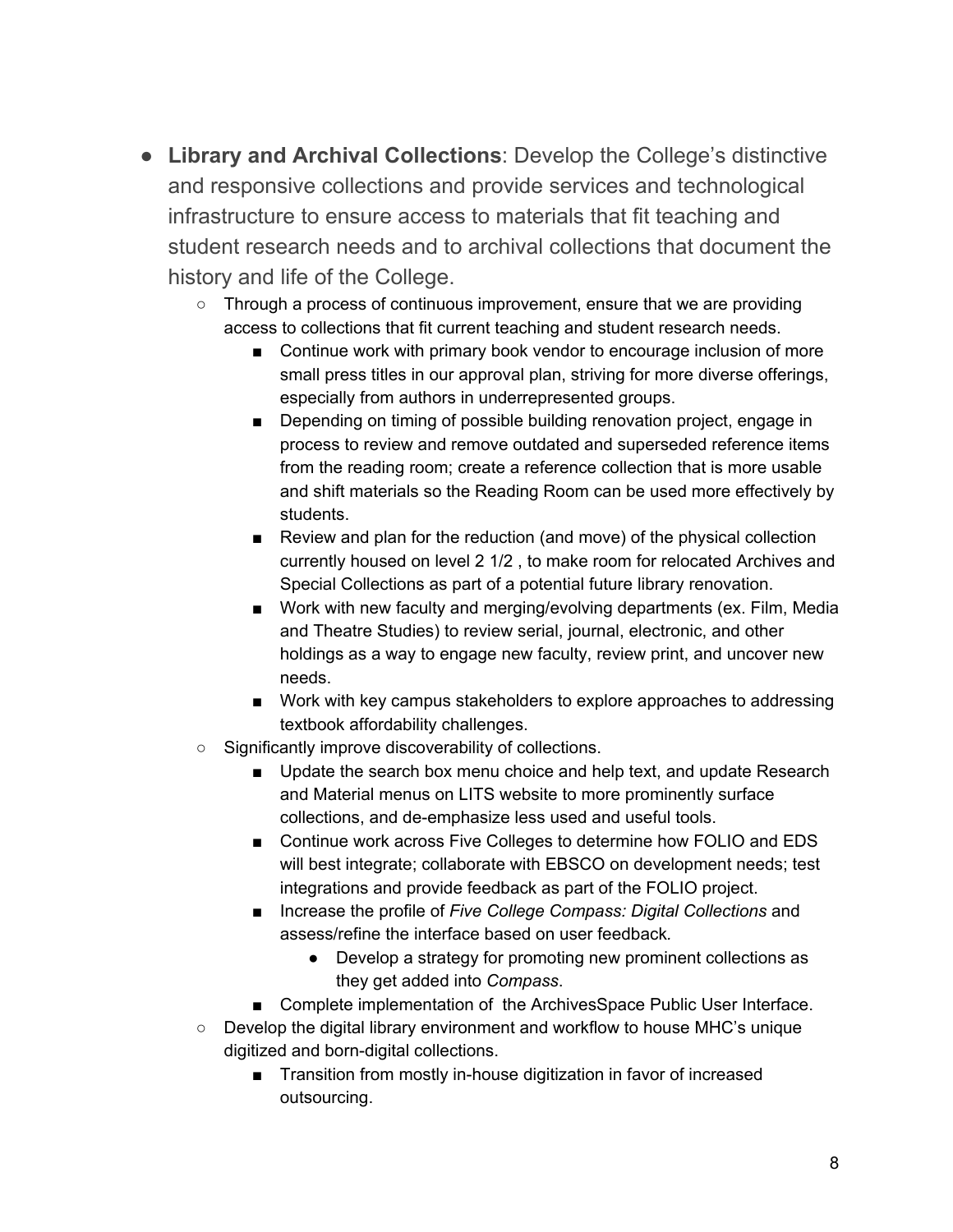- With the Alumnae Association, complete ingest of the *Alumnae Quarterly*.
- With Smith and Hampshire, determine the future of Compass and its hosting situation. Complete governance documents or explore transition options (as gets decided).
	- Develop improved support for video and oral history content.
- Contribute to consortial efforts to lower support costs (ISLE) and improve functionality (LASIR) of core Islandora platform; explore, with the ISLE/LASIR development, work self-submission tools that will ultimately enable us to sunset DSpace.
- $\circ$  In conjunction with the Museum, develop the "Campus as Collection" concept and pursue major grant/gift opportunities for funding.
	- Continue work in support of possible A.W. Mellon grant for a "Five" College Collections Management Commons."
	- Engage with Fred Baumgarten to explore IMLS or other potential grant opportunities (also under Organizational Effectiveness).
- Other things
	- Engage with Lyrasis to develop a disaster plan for library and archival collections.
- **LITS Facilities and Spaces**: Position LITS and the LITS Complex as a rich, accessible, inclusive, academically focused, fun, and engaging hub for community activity, complementing the new Community Center.
	- Take leadership on developing programming related to information and technology issues; develop programming that resonates with college-wide topics and themes.
		- October 28, 2019, host Alberto Cairo/Visual [Trumpery](https://visualtrumperytour.wordpress.com/) "How to Fight Against Fake Data and Visualizations -- from the Left and the Right" [\(tour](http://www.thefunctionalart.com/2017/02/announcing-visual-trumpery-lecture-tour.html) [info\)](http://www.thefunctionalart.com/2017/02/announcing-visual-trumpery-lecture-tour.html).
		- Identify and host a speaker for spring 2020.
	- $\circ$  Continue to improve LITS building accessibility, functionality, and aesthetics.
		- Review art and displays throughout the complex through a DEI lens to better reflect the campus community.
		- Improve Library printing services for patrons.
	- (This item is no longer moving forward: Collaborate with the College's facility planning efforts to make best use of Dwight Hall. Align LITS activities with college plans and priorities for teaching, learning and advising in Dwight Hall.)
	- Building on the space plan developed in the spring of 2019, work with key stakeholders to identify funding sources and map out timeline to implement Williston Library renovation project.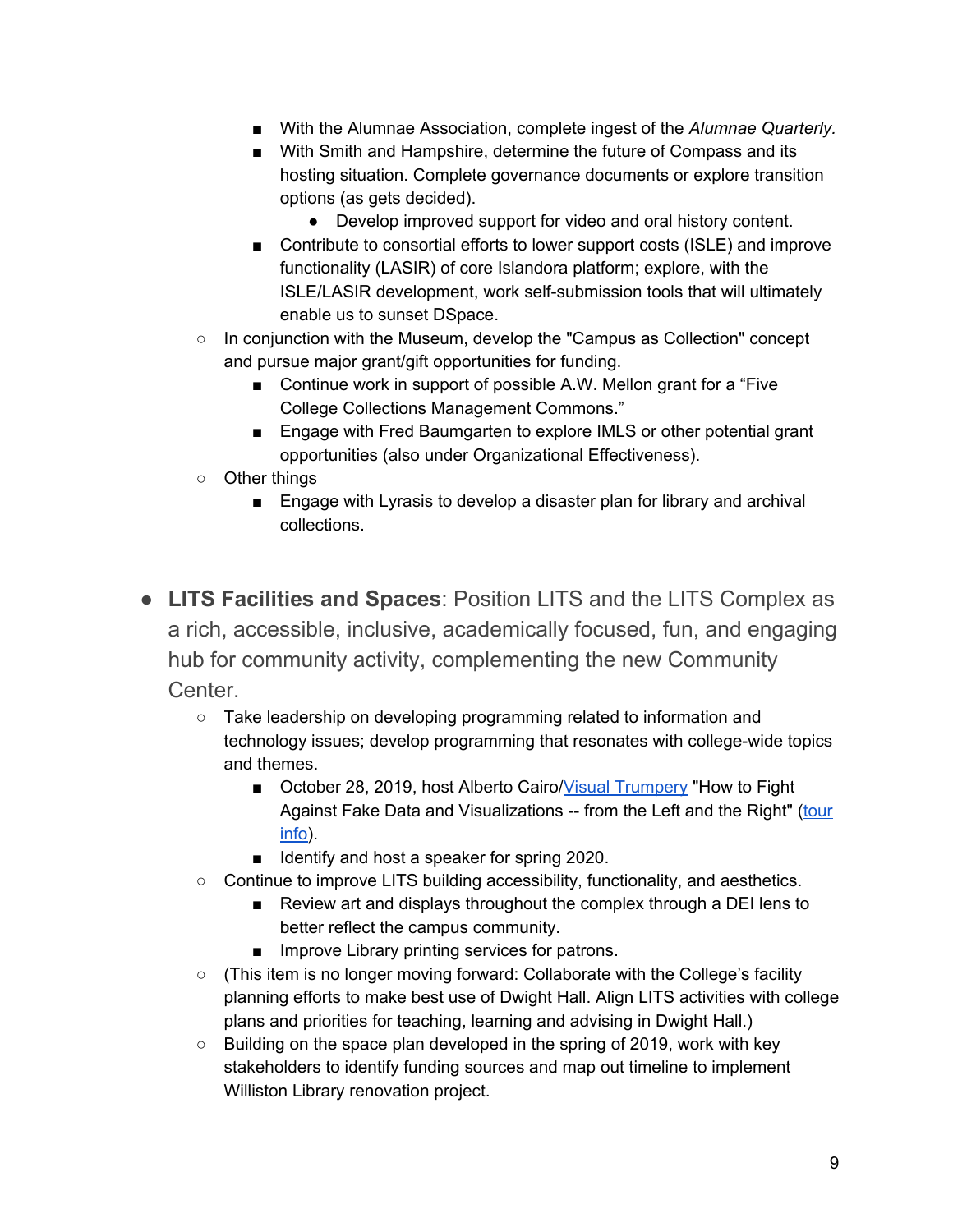- **Pedagogy**: Collaborate with faculty to identify tools and methods for course instruction, design research assignments and projects, and develop new and innovative curricula. Teach workshops and in-class sessions on library research and curricular technology.
	- Expand curricular support for technology and the arts by providing technical and educational coordination for the 4-year Sherman Fairchild Foundation Technology and the Arts project (FY18-21).
		- Support and provide expertise in pedagogical innovation and high-impact teaching practices, such as object- and team-based learning and eportfolios, in collaboration with the Teaching and Learning Initiative (TLI). Develop staff to more effectively partner in these areas.
		- Partner with Teaching and Learning Initiatives to offer regular pedagogical events, e.g. Teaching and Scholarship Renewal Week, teaching lunches (continuation from FY19).
	- Provide leadership in information literacy and technology literacy instruction.
		- Continue to develop information literacy programs for integration into departmental curricula, focusing on First Year Seminars and innovative practices in teaching.
		- Clarify and communicate tools and support available to faculty in using technology in their teaching.
- **Research**: Teach students how to be effective researchers and ethical participants in scholarly conversations. Support faculty engaged in scholarship production by providing access to research infrastructure and support including collections, consultations, and technologies.
	- Develop and publicize a LITS Data Services Program which provides faculty and student data support.
	- $\circ$  Enhance support for high performance computing through the Massachusetts Green High Performance Computing Center and other cloud and collaborative solutions.
	- Include DEI initiative goals and perspectives in information literacy sessions and collections decisions where critically examining the inclusion of under-represented and marginalized groups is relevant to the topic.
	- Assess possible crossover of services and staffing, to prepare for the potential future library renovation which is intended to include three "common" areas with new alignments of services.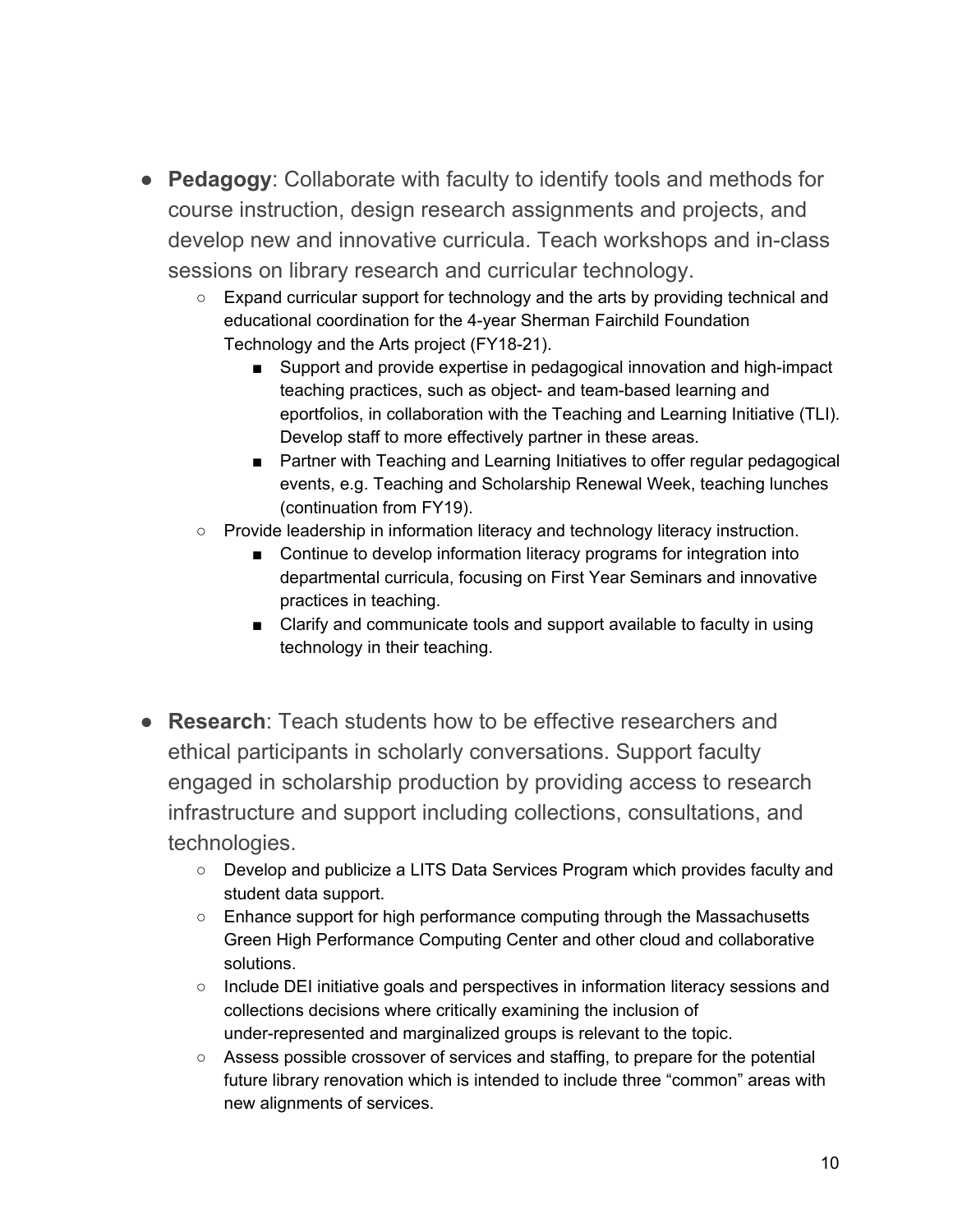- **Teaching and Meeting Spaces**: Provide and maintain flexible, sound, and well-designed technologies for teaching and meeting spaces with an emphasis on user interface and reliability. Maintain state-of-the-art standards and consistency across spaces to support ease-of-use and broad functionality.
	- Continue to evolve the classroom technology environment to best align with faculty pedagogical approaches.
		- Continue collaboration with Dean of Faculty and other stakeholders to support the creation of the acting/film production and capture lab and the temporary and permanent Digital Media Lab space
			- (See above, in Instructional Technology)
		- Upgrade classrooms according to MS Upgrade schedule and prioritized requests including in, CDC, Clapp, Shattuck, Ciruti
		- Contribute digital media lab designs.
		- Refresh all classrooms before launch of fall.
		- Train and support faculty in the use of two factor authentication in teaching spaces.
	- Continue to evolve the non-classroom AV environment, including digital signage.
		- Contribute to FM projects: Reese 130 and Art 222
		- Update Equestrian Center sound system infrastructure.
		- Work with stakeholders to plan for more sustainable and durable TV solutions in the residence halls.
		- Research, develop and pilot a scalable wireless presentation standard.
		- Continue to work on energy management for greener AV systems.
- **Technical Support**: Provide a broad range of flexible, responsive, proactive, and accurate support options designed to educate users about technology as well as solve a wide variety of hardware and software problems. Track incidents, problems and changes and document solutions.
	- Improve the responsiveness and effectiveness of direct user support.
		- Assess the use of Solarwinds Service Desk (previously known as Samanage) to effectively meet the needs of an evolving and maturing support organization. Work with stakeholders to gather business requirements and analyze the results to inform plans in FY21.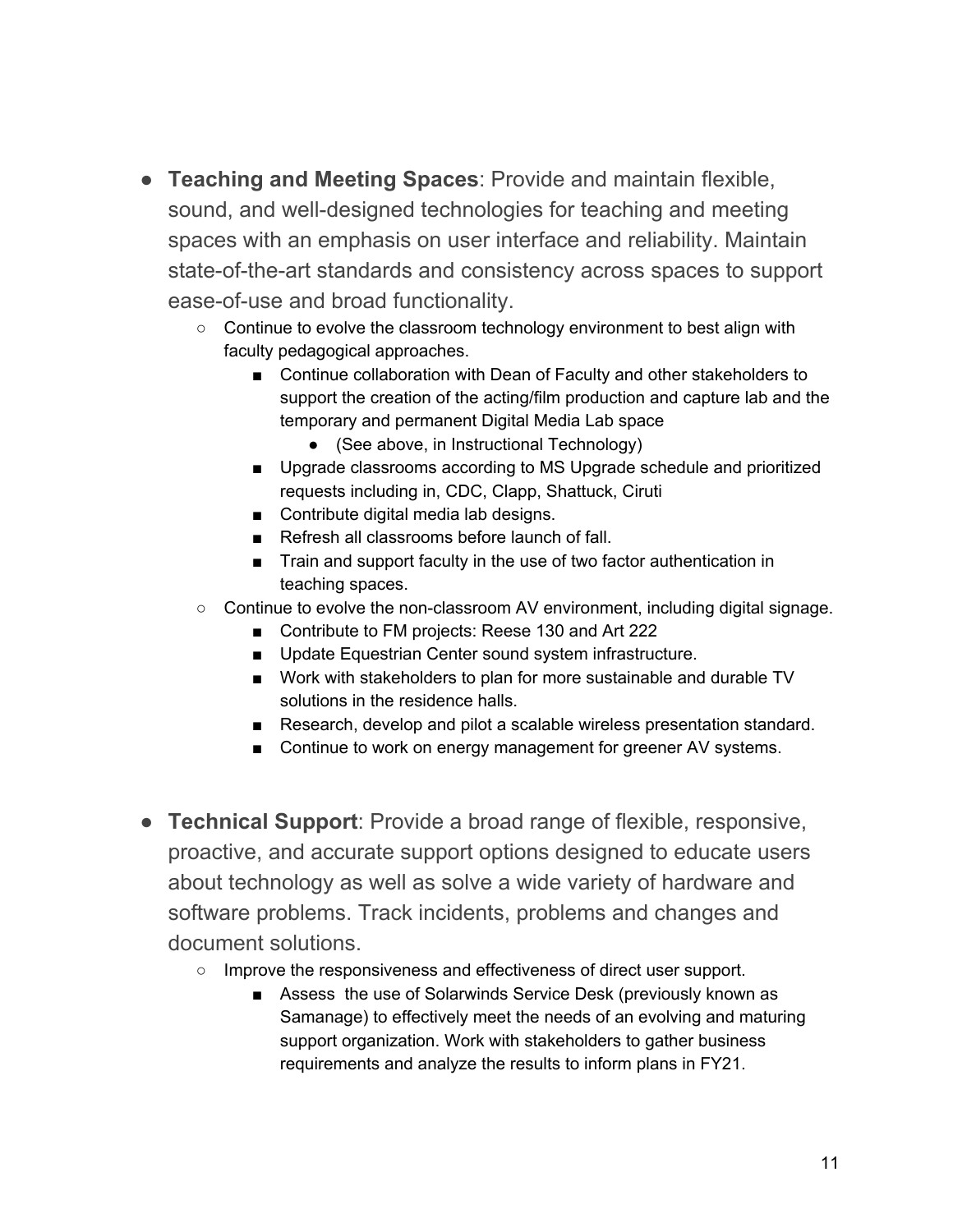- Plan transition of identified IT services and related support from AUX Services to LITS
	- Assess OneCard service delivery. Plan and implement service and support changes as needed.
	- Transition telephone support to LITS and integrate support procedures into the Help Desk.
	- Transition support for campus safety systems into CTMS.
- Continue to standardize desktop management procedures using secure, sustainable solutions
	- Continue work of simplifying central end-point management toolsets.
	- Assess end-point protection/AV tool sets to inform decision-making and long-term planning.
	- Continue to explore and implement new models for securing desktop and laptop computers.
	- Assess software and patch management methodologies and recommend sustainable solutions.
- Improve college print and copying services,.
	- Execute replacement of the campus MFD fleet for improved user experience, improved support and maintenance experience, central management capabilities, new public-printing solutions and expanded accessibility features.
	- Update printer usage tracking tool to allow data driven print management of the printer fleet, chargebacks and inventory management.
- **Video and Videoconferencing Services**: Offer a variety of video services in support of academic endeavors including videography, basic editing, video streaming and videoconferencing services to enhance teaching and learning.
	- Provide support and training in the use of video technologies for academic and administrative needs.
		- Broaden adoption of Zoom including implementation of Zoom Room capabilities.
		- (See also non-classroom AV work).
	- Provide video recording, streaming and editing services in support of a variety of teaching and learning or administrative applications.
		- Collaborate with Communications and Marketing to define services and pathways for alternative sources of support.
		- Provide video recording, streaming and captioning services for major campus events, like commencement.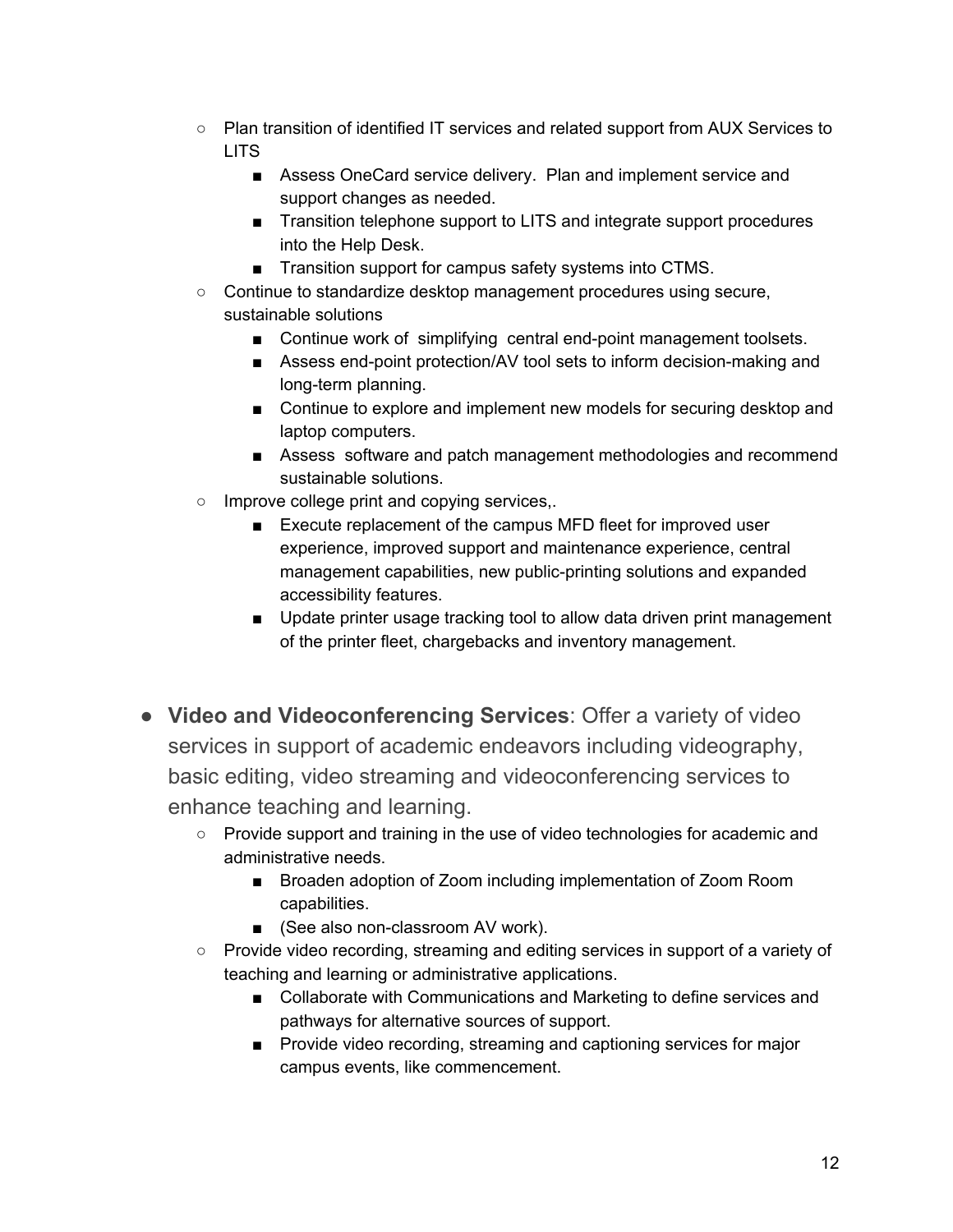- **Websites and Blogs**: Provide and support locally hosted-web and blog services through a combination of open source and commercial products, while looking to cloud-based solutions and platforms for more powerful and flexible options.
	- Work with Communications to develop and complete a plan for migrating public/non-public facing course, personal, departmental, research, administrative and other web sites and pages from [www.mtholyoke.edu](http://www.mtholyoke.edu/) to their appropriate location/platform.
		- Identify content governance, maintenance and support requirements to inform sustainable solutions planning.
		- Secure resources needed to implement a sustainable solution.
	- Extend the use of my.mtholyoke as the College's primary means of internal communication and sharing.
		- Focus on approaches that maximize use of tools as-delivered, and minimize custom development.
		- Extend the use of my.mtholyoke based forms and other tools to support academic and administrative workflows.
		- Coordinate use of my.mtholyoke with Communications to offload appropriate portions of content hosted on www.mtholyoke.edu.
	- Based on coordination with Communications and other stakeholders, focus use of WordPress as an online publishing platform for individuals and explore additional venues for digital publishing by individuals.
		- In conjunction with other efforts around data governance and identity management, establish and implement data and account retention and destruction policies and procedures in both instances of WordPress.
		- Examine the features, themes and plug-ins available to users on the local instances and add as appropriate to meet campus needs.
- **LITS' Organizational Effectiveness**: Recruit a diverse staff and develop an effective, inclusive organization to meet the evolving needs of the college within a changing information and technology environment.
	- In collaboration with the College, improve LITS' ability to recruit, retain, and develop a diverse staff, and foster an inclusive work environment.
		- For vacancies and searches, review and update job descriptions to excise exclusive language, include expectations for developing cultural competency and other standard language, while remove non-essential requirements.